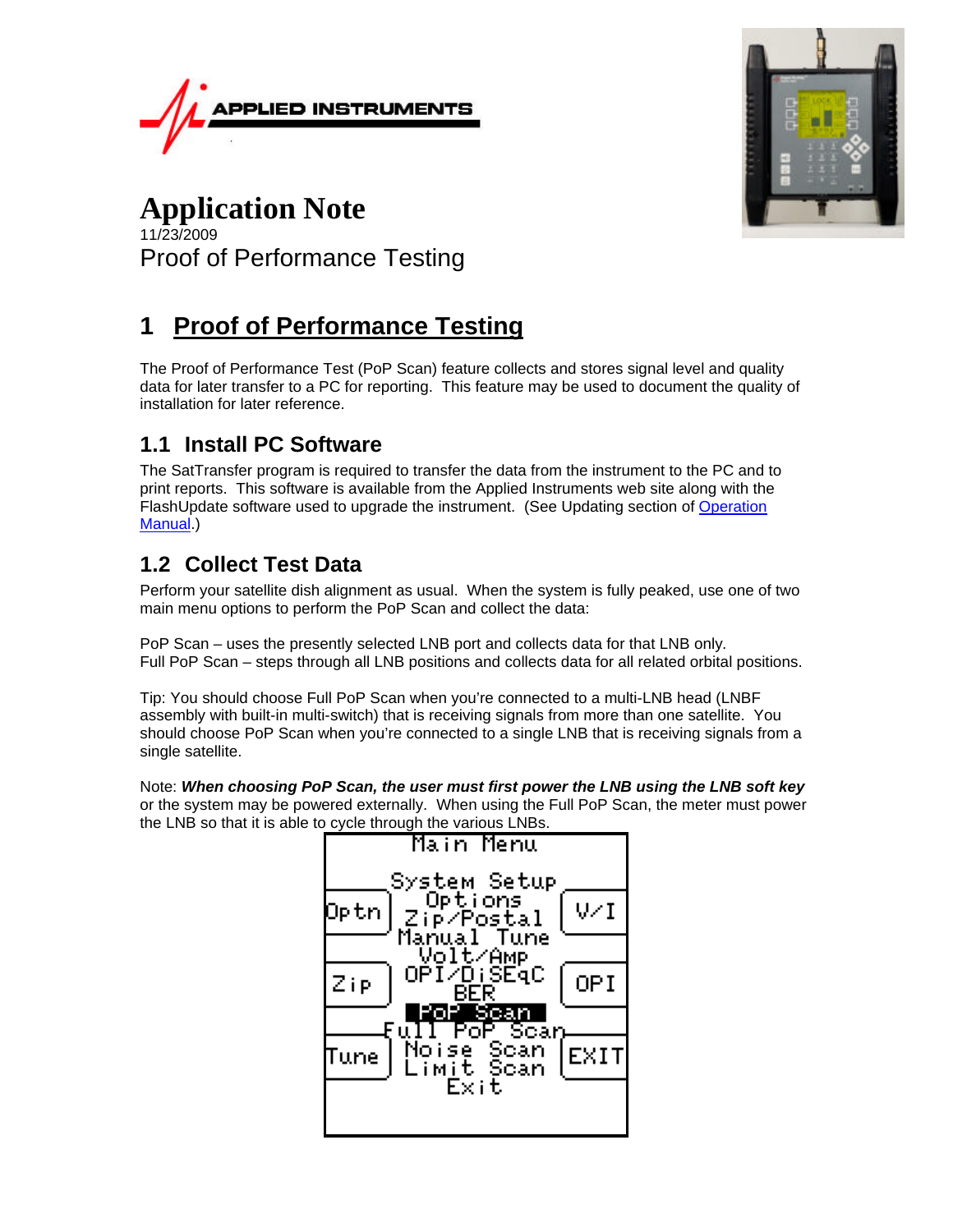The meter will scan through all transponders on the satellite collecting the measurement data. You may press STOP to abort the scan, otherwise, wait until the scan completes.



When the scan completes, the following screen displays a summary of the data:



You press "Exit" to discard the data or "Save" to continue.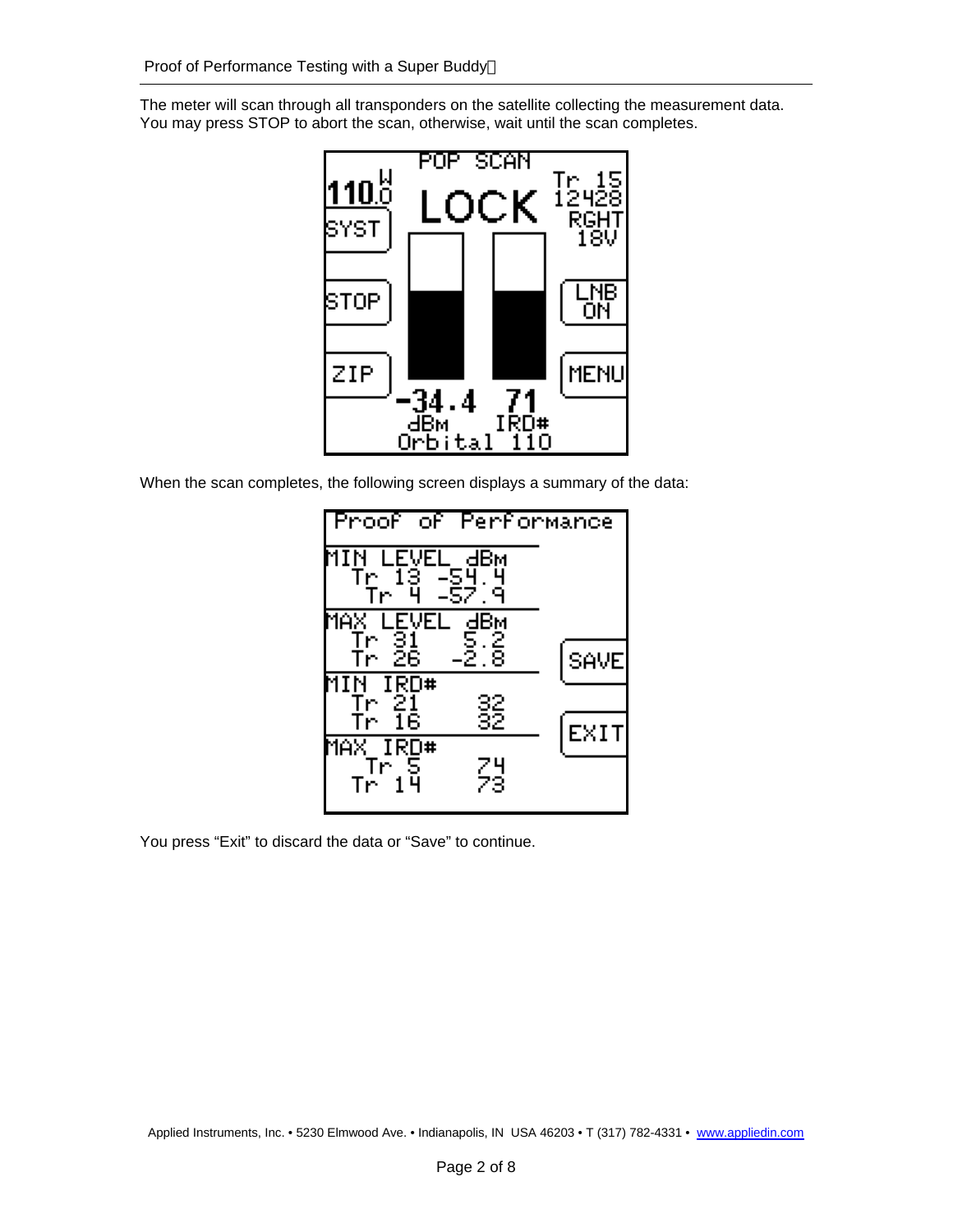#### **1.3 Saving Data**

If you press "Save" the following screen appears allowing you to enter some identification data about the test:

#### Note:

Alphabetic characters can be entered in the following way:

- Press the key once to display the numeric digit.
- Press it quickly a second time to display the first alphabetic character.
- Press it quickly a third time to display the next alpha character, etc.
- A new key always moves to a new column.
- A pause will also move to a new column.
- Left/right keys move between columns.



Again, press "Save" to continue and the next screen lets you enter a file name:



The file name must be unique. An error message will appear if you enter a name that has already been used. At present, there is no method for determining which names have been used on the instrument other than by running the SatTransfer program.

Applied Instruments, Inc. • 5230 Elmwood Ave. • Indianapolis, IN USA 46203 • T (317) 782-4331 • www.appliedin.com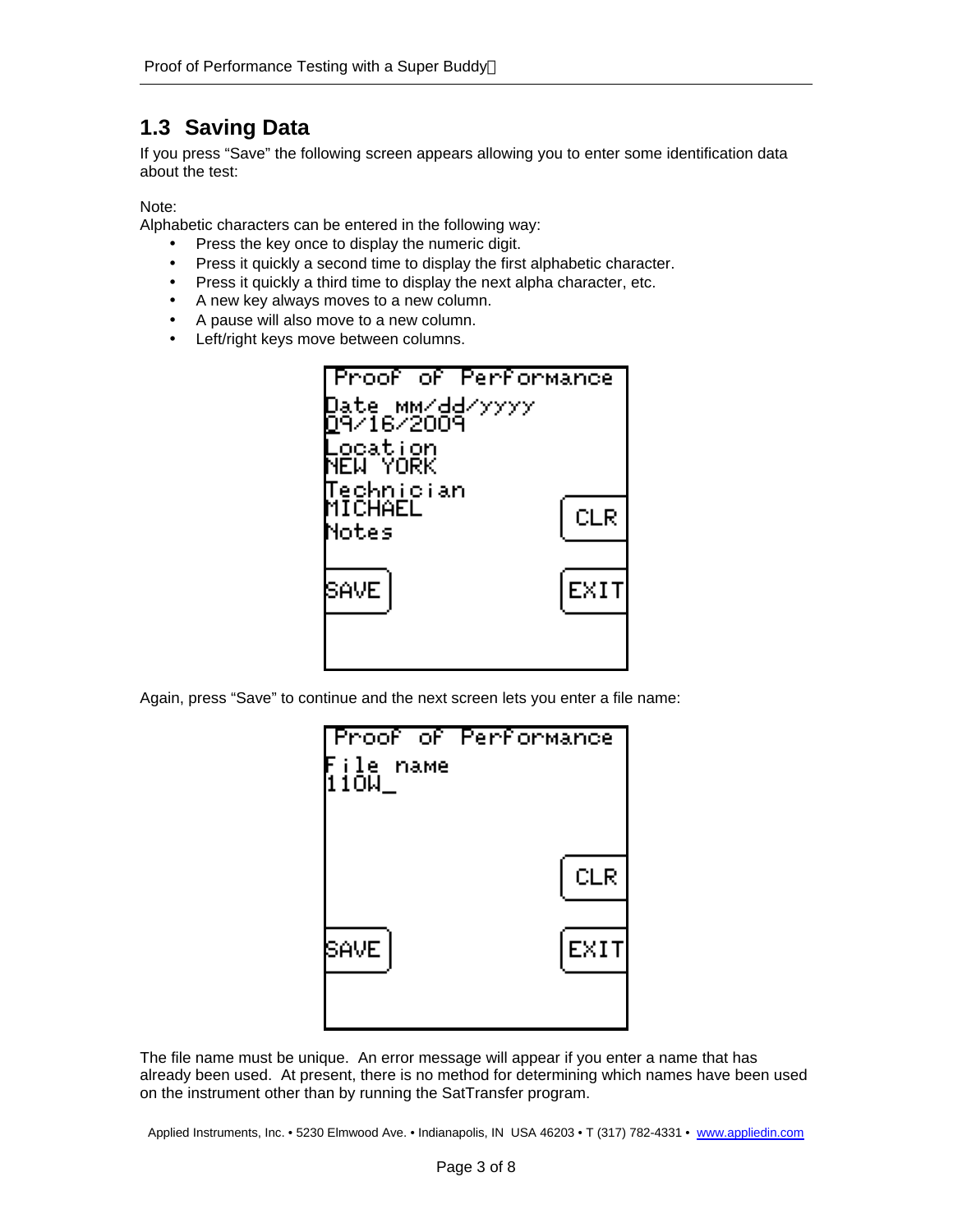There is file storage space for about 70 files. The actual limit depends on the number of transponders used.

Press "SAVE" again and the system will copy the file from temporary storage to flash file storage. The instrument must then restart and go through the initialization count-down. If an error occurs during the copy process or the flash storage area is too full, the message "Flash copy failed" will appear and the test data will be lost.

If you fill up the file storage space, you may transfer all of the stored files to a PC and then erase the meter's flash memory to create new space.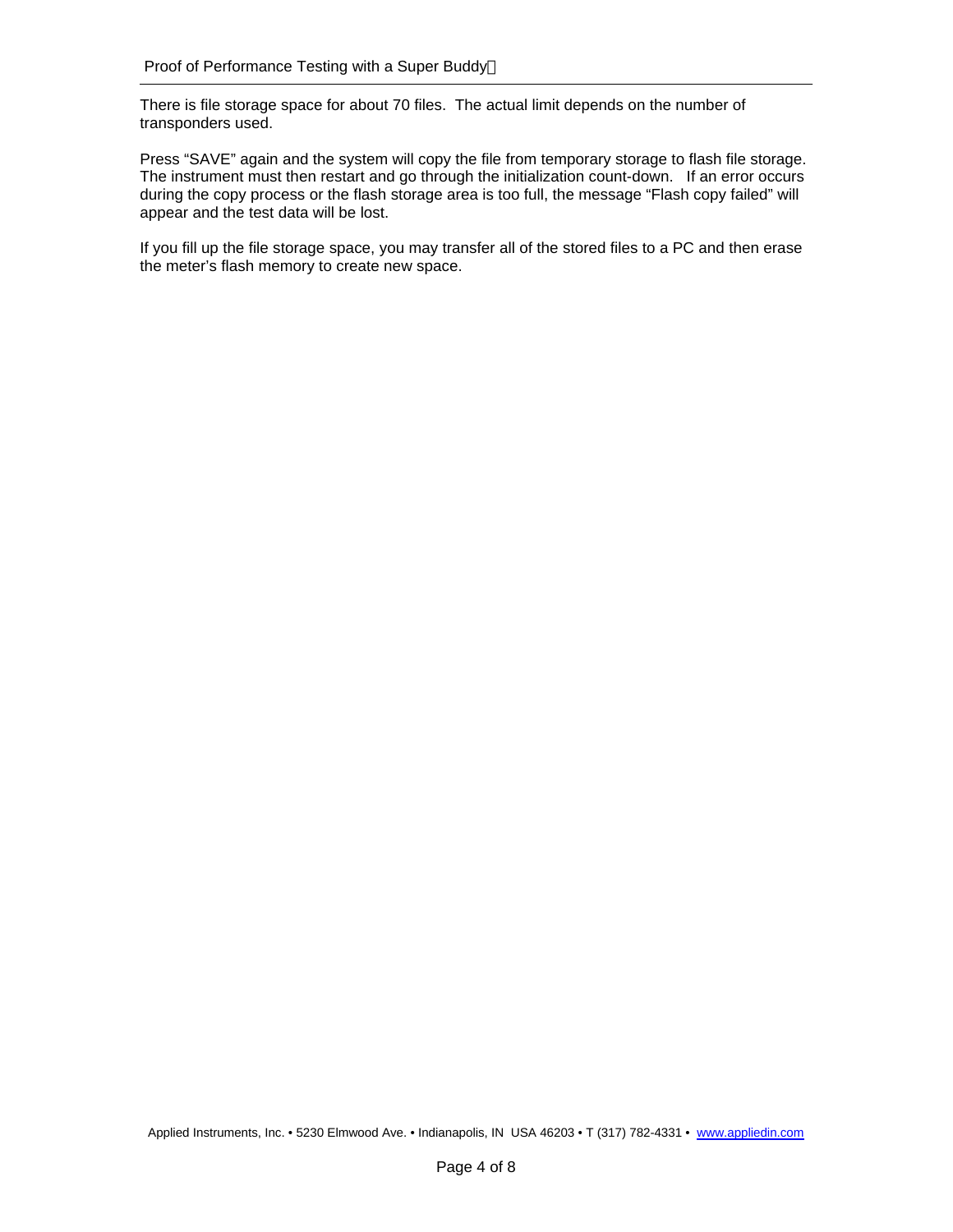#### **1.4 Transfer Data File to PC**

After the data is collected you can take the meter back to your PC and transfer the files to the PC disk using the SatTransfer program. You will receive the SatTransfer program when downloading the FlashUpdate program. The SatTransfer program, SatTransfer.exe, will most likely be found in the default location of C:\FlashUpdate\

- 1) Connect the meter to your PC using the supplied download cable and turn the meter on.
- 2) Start SatTransfer after the meter has completed its 10 second boot-up countdown. An icon that looks like the Super Buddy should be installed on your desktop for this purpose.



SatTransfer.lnk

3) The File Transfer window appears somewhat like the following example.

| <b>File Transfer</b>                                                                                                                                                                                                                                |                                                                                                                                                                                                                                             |                                       |                |            |                                                         |                                        | $ \mathsf{x} $      |
|-----------------------------------------------------------------------------------------------------------------------------------------------------------------------------------------------------------------------------------------------------|---------------------------------------------------------------------------------------------------------------------------------------------------------------------------------------------------------------------------------------------|---------------------------------------|----------------|------------|---------------------------------------------------------|----------------------------------------|---------------------|
| Connection<br>Model<br>Version<br>Serial #                                                                                                                                                                                                          | SuperBuddy<br>2.26<br>1663182<br>Connect                                                                                                                                                                                                    | Com Port<br>Com 1<br>or.<br>Complete. |                |            |                                                         |                                        | <b>OK</b><br>Cancel |
| Source (Instrument)                                                                                                                                                                                                                                 |                                                                                                                                                                                                                                             |                                       |                |            | Destination                                             |                                        |                     |
| Filename                                                                                                                                                                                                                                            | Date                                                                                                                                                                                                                                        | $\blacktriangle$                      |                |            | Filename                                                | Date                                   |                     |
| 133W HZ C<br>133W VT C<br>135W HZ C<br>135W VT C<br>137W HZ C<br>137W VT C<br>139W VT C<br>139W HZ C<br>72.5W<br>72.5W DTV<br>101W 72.5W<br>1000.4 LIMIT<br>1000.4 POP<br>95W G3C<br>97W G19 LIMIT<br>97W G19<br>$\left\langle \cdot \right\rangle$ | 08/26/2009<br>08/26/2009<br>08/26/2009<br>08/26/2009<br>08/26/2009<br>08/26/2009<br>08/26/2009<br>08/26/2009<br>08/26/2009<br>09/03/2009<br>09/03/2009<br>09/17/2009<br>09/17/2009<br>09/17/2009<br>09/17/2009<br>09/17/2009<br><b>TILE</b> | v<br>×                                |                | <u>BBB</u> | [parent]<br>95W G3C.txt<br>97W G19 LIMIT<br>97W G19.txt | 09/17/2009<br>09/17/2009<br>09/17/2009 |                     |
| <b>Erase All Files</b>                                                                                                                                                                                                                              |                                                                                                                                                                                                                                             |                                       | TRANSFER --- > |            |                                                         |                                        |                     |

The box on the left displays the files stored on the meter. The box on the right shows the files stored on the PC. The files are stored in a text file format (.txt) so they can be easily opened in Excel or other PC applications.

By default, the text files are stored in a "Data" folder under the "FlashUpdate" folder where the SatTransfer program is installed. You may navigate to other folders by double clicking on the folder icons shown in the destination file box. The [parent] folder icon takes you up one level.

Select the files on the left that you want to transfer by clicking on them. Selected files are highlighted. You may select more than one by pressing and holding Ctrl. Then click on "Transfer" to have the files copied to the PC folder. A status message near the top of the screen

Applied Instruments, Inc. • 5230 Elmwood Ave. • Indianapolis, IN USA 46203 • T (317) 782-4331 • www.appliedin.com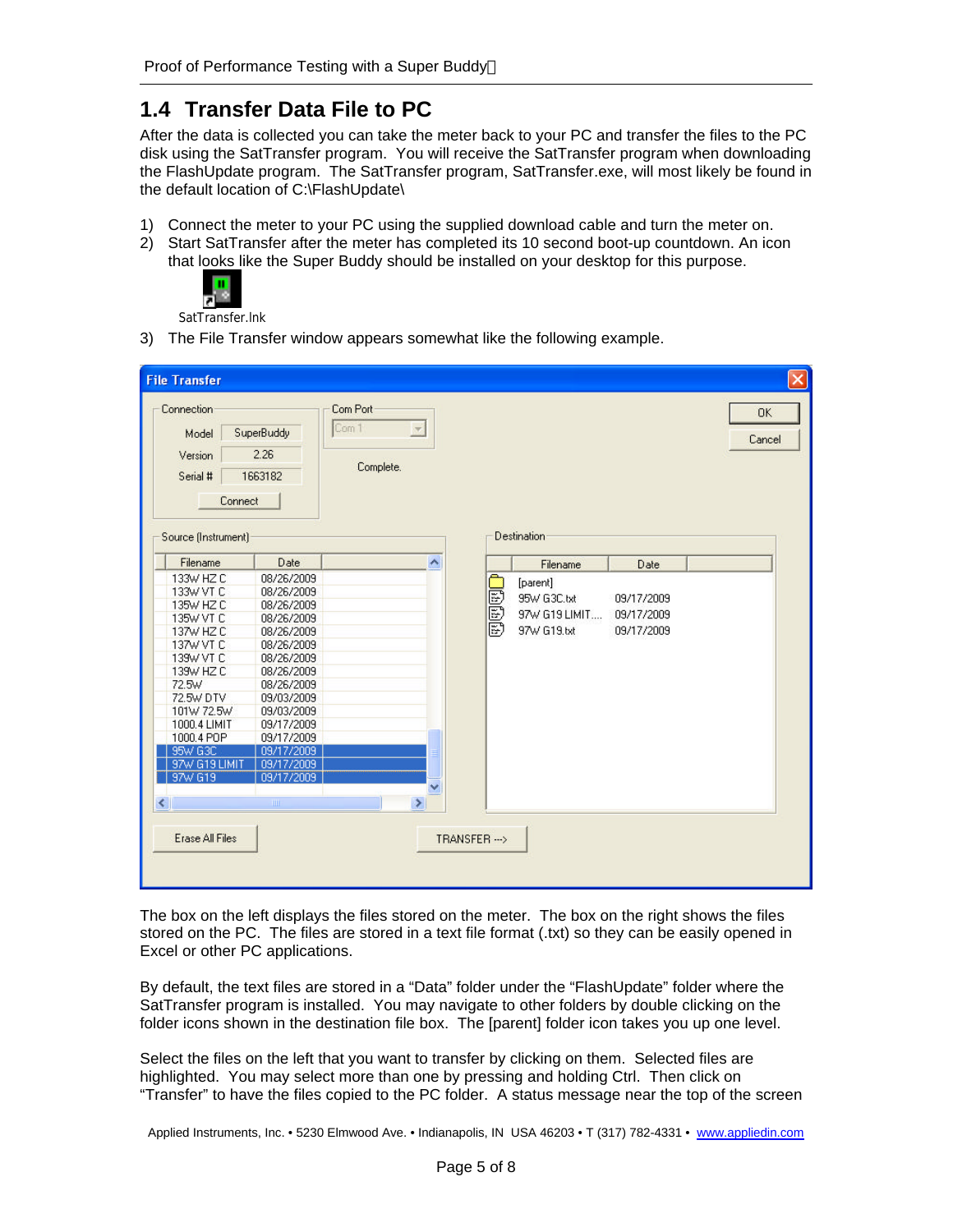will show you when the transfer is complete and the right hand box will be redrawn with the newly added files.

### **1.5 Erasing Files**

When you have transferred all desired files, click "Erase All Files" to erase the files from the meter and free up the flash storage space. Due to the way the flash memory works, it is not possible to erase only selected files; all files must be erased to free up the memory.

#### **1.6 Print Reports**

The File Transfer window is not the only window available in the SatTransfer program. You may also open one or more report windows to display and print the data.

There are two ways to open a report window:

- 1) Double click the text file in the right side of the File Transfer window.
- 2) Use the menu bar File, Open function.

The report may be viewed on the screen or printed using the File, Print menu option.

When a report window is opened, it is usually mostly hidden behind the File Transfer window. The File Transfer window may be moved aside or closed to get it out of the way:

|                   | <b>B</b> SatTransfer - 97W G19                                                                                                                                                                                         |                                                                                                                                                                                                                                             |                                          |            |                                   |           |                                                     |                        |              |              |  | $ \sigma$ $\times$ |
|-------------------|------------------------------------------------------------------------------------------------------------------------------------------------------------------------------------------------------------------------|---------------------------------------------------------------------------------------------------------------------------------------------------------------------------------------------------------------------------------------------|------------------------------------------|------------|-----------------------------------|-----------|-----------------------------------------------------|------------------------|--------------|--------------|--|--------------------|
|                   | Elle Edit (few Window Help)                                                                                                                                                                                            |                                                                                                                                                                                                                                             |                                          |            |                                   |           |                                                     |                        |              |              |  |                    |
|                   | DSM IRR & ?                                                                                                                                                                                                            |                                                                                                                                                                                                                                             |                                          |            |                                   |           |                                                     |                        |              |              |  |                    |
| <b>EM 97W G19</b> |                                                                                                                                                                                                                        |                                                                                                                                                                                                                                             |                                          |            |                                   |           |                                                     | $\Box$ $\Box$ $\times$ |              |              |  |                    |
|                   |                                                                                                                                                                                                                        |                                                                                                                                                                                                                                             | Proof of Performance                     |            |                                   |           |                                                     |                        |              |              |  |                    |
|                   |                                                                                                                                                                                                                        |                                                                                                                                                                                                                                             | Flename: 97W G19                         |            |                                   |           |                                                     |                        |              |              |  |                    |
|                   | <b>File Transfer</b>                                                                                                                                                                                                   |                                                                                                                                                                                                                                             |                                          |            |                                   |           |                                                     |                        |              | $\mathbf{x}$ |  |                    |
| Ŀ                 | Correction<br>Model<br><b>Version</b><br>Send I<br>Connect:                                                                                                                                                            | SuperBuddy<br>228<br>1663182                                                                                                                                                                                                                | <b>ComPot</b><br>Con 1<br>E<br>Complete. |            |                                   |           |                                                     |                        | OK<br>Cancel |              |  |                    |
|                   | Source (Instrument)                                                                                                                                                                                                    |                                                                                                                                                                                                                                             |                                          |            | Destination                       |           |                                                     |                        |              |              |  |                    |
|                   | Flenane                                                                                                                                                                                                                | Date                                                                                                                                                                                                                                        | A                                        |            |                                   | Filenanie | Date                                                |                        |              |              |  |                    |
|                   | 133w HZ D<br>133W VT C<br>135W HZ D<br>135W VT C<br>137w HZ C<br>137W VT C<br>139W VT C<br>139w HZ C<br>72.5w<br>725WDTV<br>10TW 72.5W<br>1000.4 LINIT<br>1000.4 POP<br>95W G3C<br>97w G19LMT<br>97w'G19<br>$\epsilon$ | 08/26/2009<br>08/26/2009<br>08/26/2009<br>08/26/2009<br>08/26/2009<br>08/26/2009<br>08/26/2009<br>08/26/2009<br>08/26/2009<br>09/03/2009<br>09/03/2009<br>09/17/2009<br>09/17/2009<br>09/17/2009<br>08/17/2008<br>09/17/2009<br><b>STEP</b> | $\boldsymbol{\Sigma}$                    | UUE        | beent<br>55V G3CM<br>57 V G19 Jul |           | 03/17/2009<br>97W G19 LMIT 09/17/2009<br>09/17/2009 |                        |              |              |  |                    |
| Ready             | Eraps All Files                                                                                                                                                                                                        |                                                                                                                                                                                                                                             |                                          | TRANSFER-> |                                   |           |                                                     |                        |              |              |  | <b>NUM</b>         |

The report itself may not fit entirely on the screen but you may scroll down to see the rest.

Applied Instruments, Inc. • 5230 Elmwood Ave. • Indianapolis, IN USA 46203 • T (317) 782-4331 • www.appliedin.com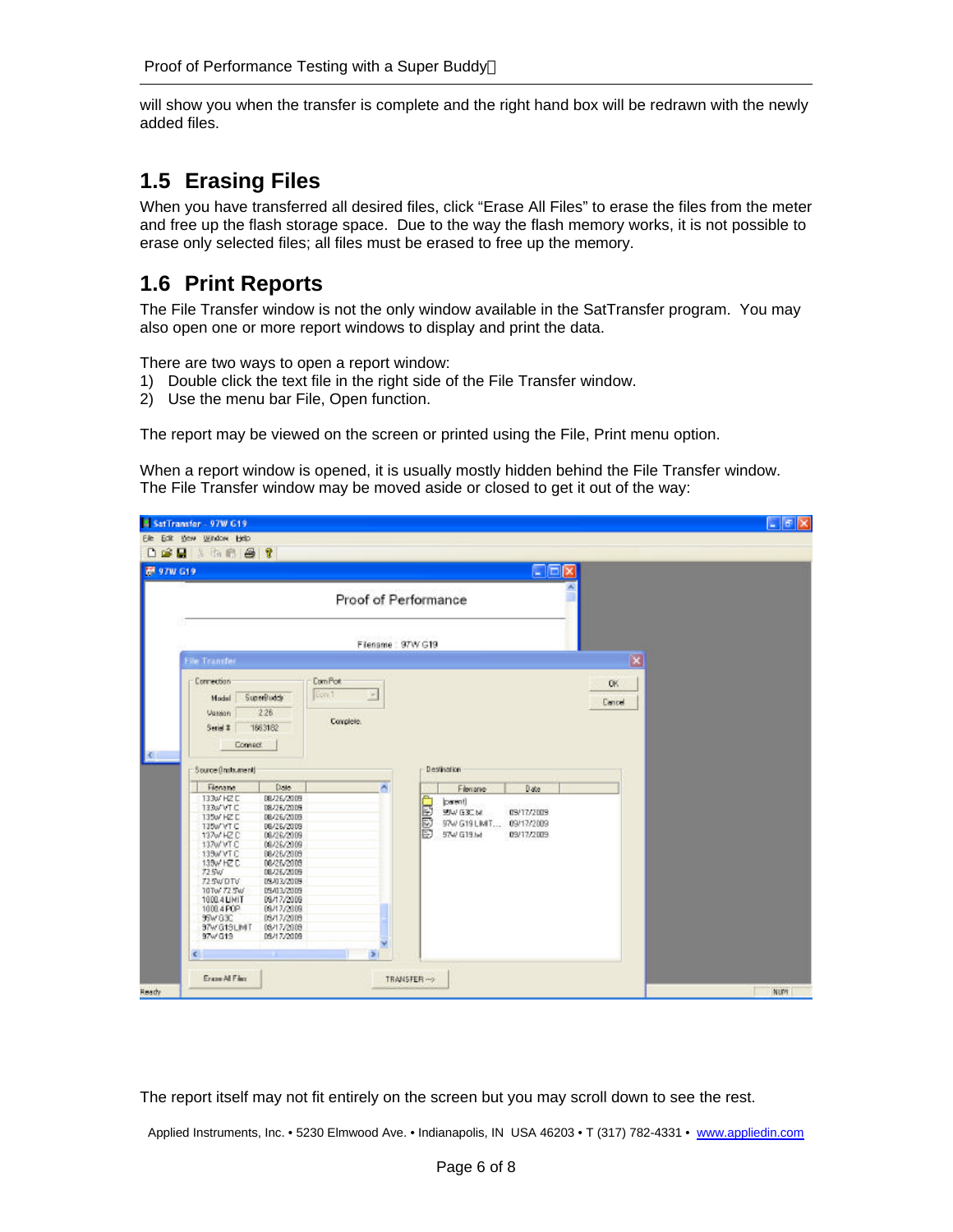| ED Ele Edit New Window Help |                      |                                  |                   |        |                   |                |                                                                                                                                                                                                |          |          |                |            |                                          |              |            |  | - 日 × |
|-----------------------------|----------------------|----------------------------------|-------------------|--------|-------------------|----------------|------------------------------------------------------------------------------------------------------------------------------------------------------------------------------------------------|----------|----------|----------------|------------|------------------------------------------|--------------|------------|--|-------|
| 日本局                         | 当面最                  | $-7$                             |                   |        |                   |                |                                                                                                                                                                                                |          |          |                |            |                                          |              |            |  |       |
|                             |                      |                                  |                   |        |                   |                | Proof of Performance                                                                                                                                                                           |          |          |                |            |                                          |              |            |  |       |
|                             |                      |                                  |                   |        |                   | Saftware: 2.26 | Filename: 97W G19<br>Date: 09/17/2009<br>Location: INDIANAPOLIS<br>Technician: MICHAEL<br>Notes: 97W G19<br>LNB Model: Std N Am Ku 10.75<br>FieldGuide: North American V1 BB<br>Senal: 1663182 |          |          |                |            |                                          |              |            |  |       |
|                             |                      |                                  |                   |        |                   |                |                                                                                                                                                                                                |          |          |                |            |                                          |              |            |  |       |
|                             |                      |                                  |                   |        |                   |                | Satellite: 97.0 West                                                                                                                                                                           |          |          |                |            |                                          |              |            |  |       |
|                             | <b>Deliek</b><br>MHz | Freq<br>MHz                      | Error<br>MHz Pol  |        | Med<br>Type       | Rate           | Code Symbol Level IRD<br>Rate                                                                                                                                                                  | dBm SigQ |          | db             | dB         | CN Eb/No Es/No Lock LNB LNB<br>dB Status | Volts        | mA         |  |       |
|                             | 11706                | 966,000                          | 0.016             | M.     | <b>DVB</b>        | 1/2            | 7160                                                                                                                                                                                           | $-41.5$  | 43       | 56             | 7.4        |                                          | 13.1         | 120        |  |       |
|                             |                      | 3 D 11769 1039 008               | 0.404             | V.     | <b>DVB</b>        | 20             | 26125                                                                                                                                                                                          | $-35.0$  | 63       | 7.8            | 8.4        | 6.9 LOCK<br>9.1 LOCK                     | 13.1         | 120        |  |       |
| 4                           |                      | 11778 1028 000                   | 0.349             | H      | <b>DVB</b>        | 3/4            | 3979                                                                                                                                                                                           | $-37.7$  | 72       | B.6            | 8.9        | 10.1 LOCK                                | 18.0         | 120        |  |       |
| 5                           |                      | 11836 1086.000                   | 0.406             | v      | <b>DVB</b>        | 3/4            | 20765                                                                                                                                                                                          | $-34.8$  | 77       | 9.7            | 9.8        | 11.0 LDCK                                | 13.1         | 120        |  |       |
| Ζ                           |                      | 11867 1117,000                   | $-0.408$          | ν      | <b>DVB</b>        | 2 <sub>0</sub> | 22000                                                                                                                                                                                          | $-34.1$  | B1       | 7.6            | 8.2        | 89 LOCK                                  | 13.1         | 120        |  |       |
| В                           |                      | 11874 1124.000                   | $-0.914$          | Н      | <b>DVB</b>        | $20^{\circ}$   | 22000                                                                                                                                                                                          | $-33.5$  | 57       | 7.2            | 7.8        | 8.5 LOCK                                 | 18.0         | 120        |  |       |
| 9                           |                      | 11696 1148.000                   | $-0.412$          | v      | <b>DVB</b>        | 3/4            | 22000                                                                                                                                                                                          | $-34.0$  | 77       | 9.8            | 9.9        | 11:1 LOCK                                | 13.1         | 120        |  |       |
| 11                          |                      | 11904 1154.000                   | $-0.415$          | Η      | <b>DVB</b>        | 1/2            | 8680                                                                                                                                                                                           | $-34.4$  | 47       | 6.0            | 7.8        | 7.3 LOCK                                 | 18.0         | 120        |  |       |
| 11                          |                      | 11929 1179 000                   | $-0.410$          | v      | <b>DVB</b>        | 3/4            | 22000                                                                                                                                                                                          | $-34.4$  | 65       | B <sub>D</sub> | 8.1        | 9.3 LOCK                                 | 13.1         | 120        |  |       |
| 12                          |                      | 11936 1186.000                   | $-0.927$          | н      | <b>DVB</b>        | 3/4            | 20000                                                                                                                                                                                          | $-33.4$  | 55       | 5.9            | 7.0        | 8.2 LDCK                                 | 18.0         | 120        |  |       |
| 14                          |                      | 11967 1217.000                   | $-0.925$          | н      | <b>DVB</b>        | 30             | 22000                                                                                                                                                                                          | $-33.2$  | 55       | 7.0            | 7.1        | 8.3 LOCK                                 | 18.0         | 120        |  |       |
| 15                          |                      | 11991 1241.000                   | $-0.427$          | v      | DVB               | 34             | 22000                                                                                                                                                                                          | $-33.5$  | 71       | 87             | 8.8        | 10.0 LOCK                                | 13.1         | 120        |  |       |
| 17                          |                      | 12022 1272.000                   | $-0.430$          | v      | <b>DVB</b>        | ЭM             | 22000 - 33.6                                                                                                                                                                                   |          | 75       | 5.4            | 9.5        | 10.7 LOCK                                | 13.1         | 120        |  |       |
| 19                          |                      | 12063 1303.000                   | $-0.433$          | ٧      | <b>DVB</b>        | 3/4            | 22000 - 33.9                                                                                                                                                                                   |          | 77       | 9.8            | 9.9        | 11.1 LOCK                                | 13.1         | 120        |  |       |
| 20                          |                      | 12060 1310.000                   | $-0.936$          | Н      | <b>DVB</b>        | 3/4            | 22000 - 33.3                                                                                                                                                                                   |          | Б7       | B <sub>3</sub> | 8.4        | 9.6 LOCK                                 | 18.0         | 120        |  |       |
| Tran<br>21<br>22            |                      | 12084 1334.000<br>12091 1341.000 | $-0.439$<br>0.941 | v<br>н | <b>DVB</b><br>DVB | 3/4<br>34      | 22000 - 33.3<br>20000                                                                                                                                                                          | $-33.9$  | 62<br>73 | 7.7<br>89      | 7.8<br>9.0 | 9.0 LOCK<br>10.2 LOCK                    | 13.1<br>19.0 | 120<br>120 |  |       |

It is recommended to select File/Properties/Results only before printing Proof of Performance Scans to reduce the number of columns printed. Most field technicians do not need to or want to see the transponder parameters (modulation type, code rate, baud rate). Screenshots of the Properties settings change and the subsequent trimmed down Proof of Performance Scan results are shown below.